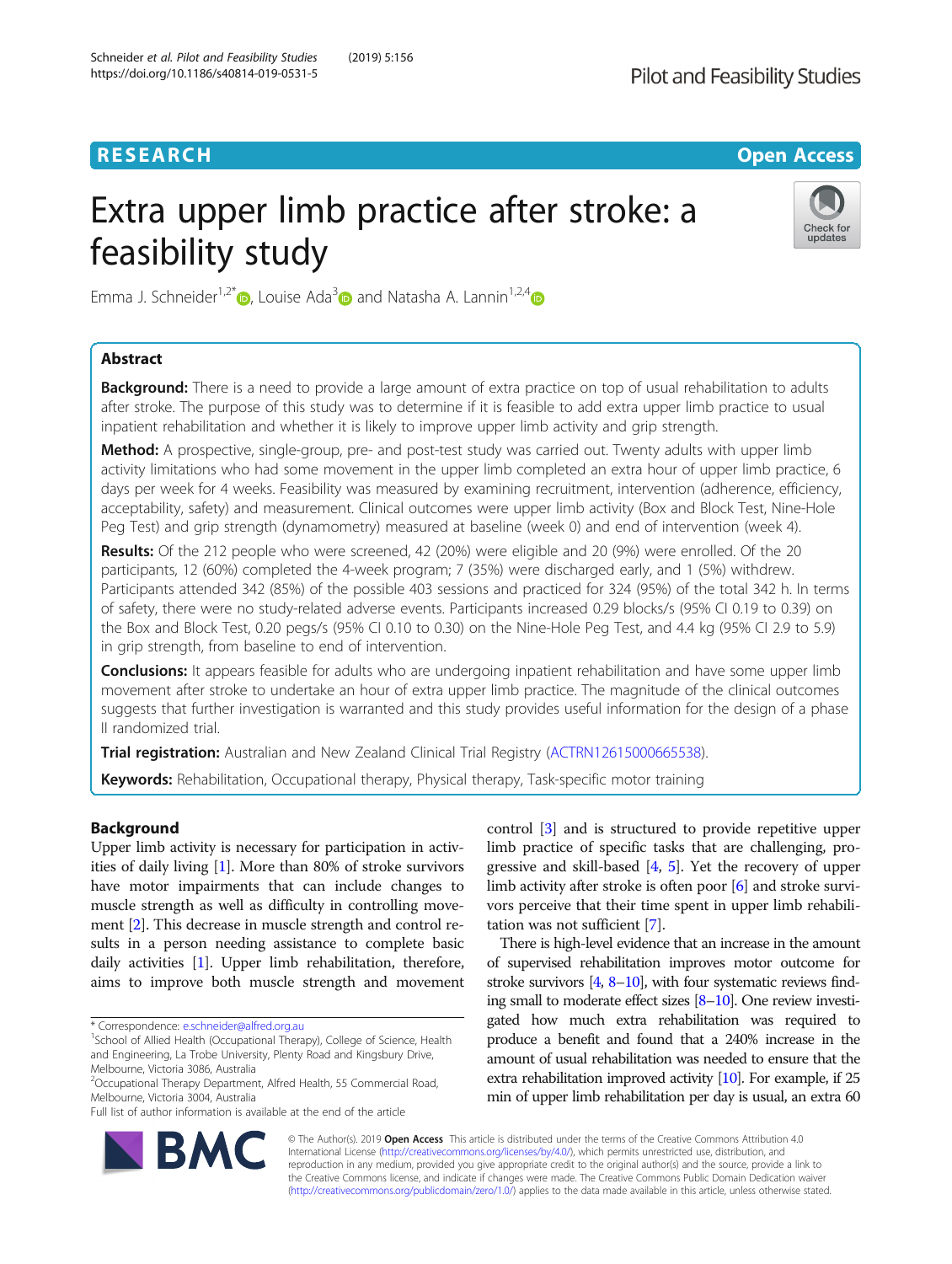min (a total of 85 min per day) would need to be provided to result in an improvement in upper limb activity. This is almost three times the amount of usual rehabilitation and a large amount of extra practice.

The challenge now is to determine a feasible way to provide a large amount of extra practice taking into account staff and resource constraints. Most studies to date have delivered extra rehabilitation in one-on-one sessions outside the usual rehabilitation service [[11](#page-6-0)–[21](#page-6-0)]. This model of delivery, however, is not an efficient way to increase the amount of usual rehabilitation in an inpatient rehabilitation service. The potential to provide extra rehabilitation without using one-on-one supervised sessions has been explored using various strategies such as gaming, group practice or homework [\[22](#page-6-0)–[26\]](#page-6-0). We propose to investigate using largely self-directed practice within inpatient rehabilitation as a way of increasing the amount of upper limb practice in the subacute phase after stroke. In preparation for a large, fully-powered randomized trial, it is important to understand the feasibility of recruitment, delivering the intervention and collecting the outcome measures. Therefore, the primary questions of this study were:

- 1. Is it feasible (in terms of recruitment, intervention and measurement) for people who are undergoing inpatient rehabilitation and have some movement in the upper limb after stroke to undertake an extra hour of upper limb practice, 6 days per week for 4 weeks?
- 2. Is the extra practice likely to improve upper limb activity and grip strength?

#### Method

#### Design

A prospective, single-group, pre- and post-test study was conducted at a metropolitan inpatient rehabilitation hospital in Melbourne, Australia. The participants received extra upper limb practice for 4 weeks. Outcomes were measured at baseline (week 0) and at the end of intervention (week 4). The design of the study is presented in Fig. [1.](#page-2-0) Outcome measures were collected by occupational therapists trained in the procedures who were not blinded to the aims of the study. University and hospital human research ethics committees approved this study. All participants gave written informed consent before data collection began.

#### Setting

The study was conducted in one sub-acute rehabilitation hospital that has > 25 beds dedicated to multidisciplinary inpatient rehabilitation after stroke.

#### Participants and therapists

Consecutive patients admitted for inpatient rehabilitation with stroke between July 2015 and June 2016 were screened for eligibility by a researcher within 72 h of admission. Patients were eligible if they had a medical diagnosis of stroke, were aged over 18 years, had an upper limb activity limitation (defined as < 54 blocks on the Box and Block Test which is a 20% reduction in the normal scores of adults aged 20–80 years) [[27\]](#page-6-0), and had some upper limb activity (> Grade 1 wrist extension and > Grade 3 shoulder elevation on manual muscle testing) in order to be able to carry out the practice [\[28\]](#page-6-0). Patients were excluded if they had severe cognitive and/or language defects (Mini Mental Status Examination score ≤ 24) [\[29\]](#page-6-0), had any medical condition that precluded them participating in a rehabilitation program aimed at upper limb activity, or had a discharge date that precluded them completing the 4-week program. For patients who were initially ineligible (no upper limb activity), screening was repeated weekly to establish if they became eligible. Age (year), sex (number male), time since stroke (days), side of hemiplegia (number right), living situation (lives alone), education (attended university), cognition (Mini Mental Status Examination, 0–30) [\[29](#page-6-0)], unilateral special neglect (Albert's Line Cancellation Test, number of lines left uncrossed) [[30](#page-6-0)], loss of light touch sensation (none/some/complete), spasticity (Tardieu Scale Quality of Muscle Reaction, 0–5) [[31\]](#page-6-0), contracture (range of motion at the wrist and elbow), complexity of rehabilitation needs (Rehabilitation Complexity Scale-Extended, 0–20) [[32\]](#page-6-0), and ability to pick up a cup unaided (number) and walk unaided (number) were collected at baseline to describe the sample.

Occupational therapists overseeing the extra upper limb practice all had experience in neurological rehabilitation and were trained in task-specific motor training and the trial intervention prior to study commencement. One therapist was involved in overseeing the extra upper limb practice, with incidental support from two additional therapists.

#### Intervention

Participants undertook an extra hour of upper limb practice, 6 days a week (Monday to Saturday) for 4 weeks, consisting of two self-directed programs designed to be used by adults with stroke: the Graded Repetitive Arm Supplementary Program (GRASP) and the AbleX [\[22,](#page-6-0) [23](#page-6-0)]. GRASP is a self-directed arm and hand program that incorporates strengthening exercises, part practice and practice of whole upper limb activities [[22](#page-6-0)]. GRASP has three levels of difficulty. The level of difficulty prescribed was determined by participant performance on weekly clinical outcome measures and ability to complete half of the tasks at the maximum number of set repetitions [\[22\]](#page-6-0). The therapist provided the participant with one of six GRASP kits (manual and equipment) at the start of each session. AbleX is a computer-based upper limb program that was set up by the therapist on a laptop. Participants hold a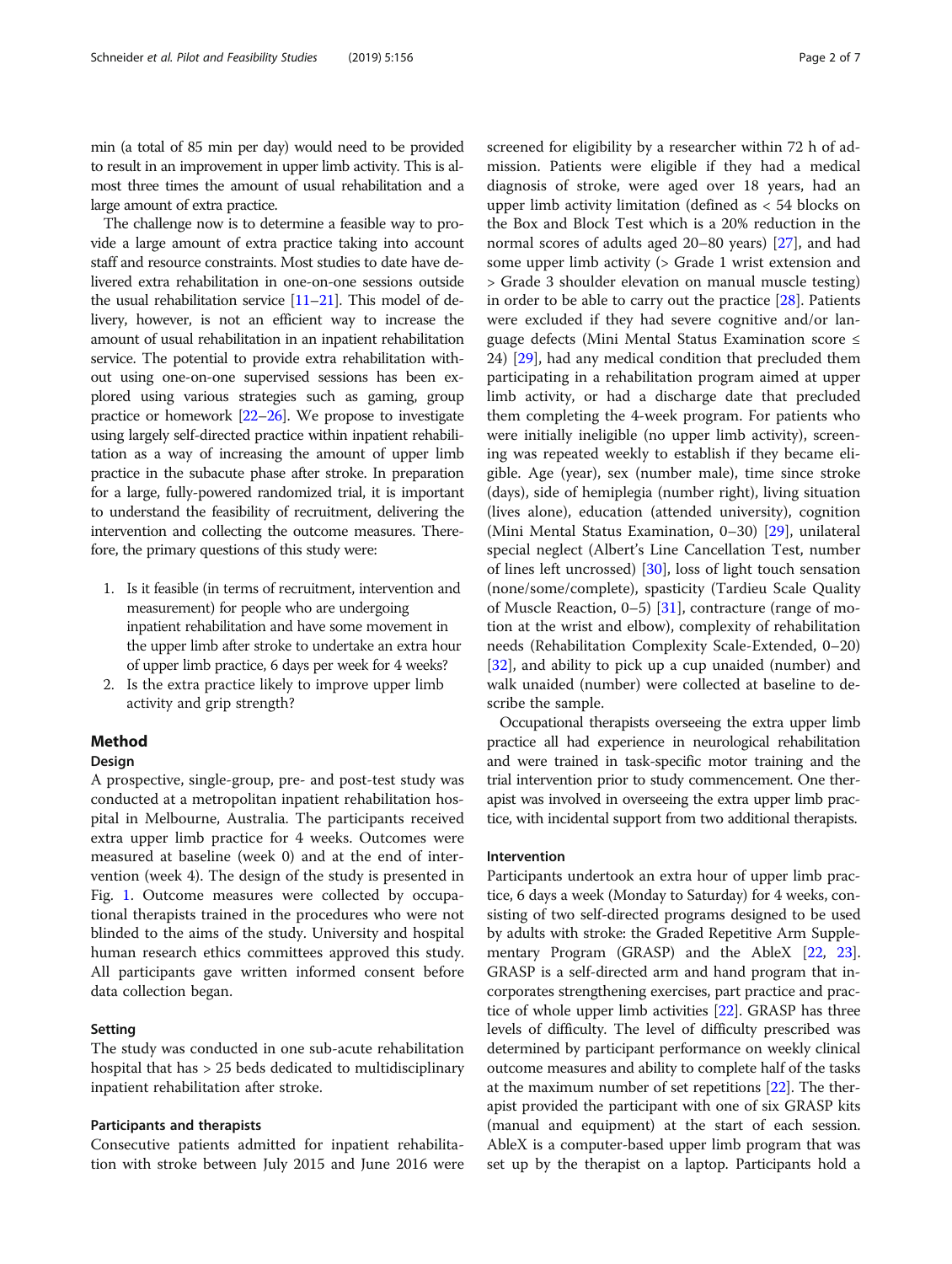<span id="page-2-0"></span>

controller in their affected hand or bilaterally to play a range of computer games designed to promote target-hitting [[23](#page-6-0)]. The computer system provides participants with immediate feedback on their performance (accuracy), activity time (adherence) and exercise intensity [[23](#page-6-0)].

Therapists provided direction and encouragement to practice, set-up the equipment, checked the quality of the practice, and progressed the difficulty of practice to ensure the level of challenge was always high. The amount of support was gradually reduced once the participant could follow the self-directed programs. To set up the equipment, the therapist provided the participant with a pre-packed GRASP kit or laptop. The extra practice could be undertaken at any time during usual rehabilitation hours (8 a.m. to 5 p.m.), individually or in a group, in the therapy area or a common space in the ward. The time of the extra practice session was scheduled on the participant's timetable to ensure the participant was ready for each session. Participants were encouraged to complete the required amount of daily practice but could choose to practice for greater or less than 60 min per session. The amount of practice and session duration was tracked and recorded by the participant with assistance from the therapist using a stopwatch and paper diary.

No other aspects of the multidisciplinary rehabilitation were changed. The amount of usual upper limb rehabilitation that was scheduled on the participant's timetable by the multidisciplinary rehabilitation team was collected. Usual upper limb rehabilitation could include a combination of individual and group sessions provided by occupational therapists and/or physiotherapists targeting task-specific motor training of the affected upper limb.

# Outcome measures

# **Feasibility**

The feasibility of the study involved examining recruitment, intervention (adherence, efficiency, acceptability, and safety)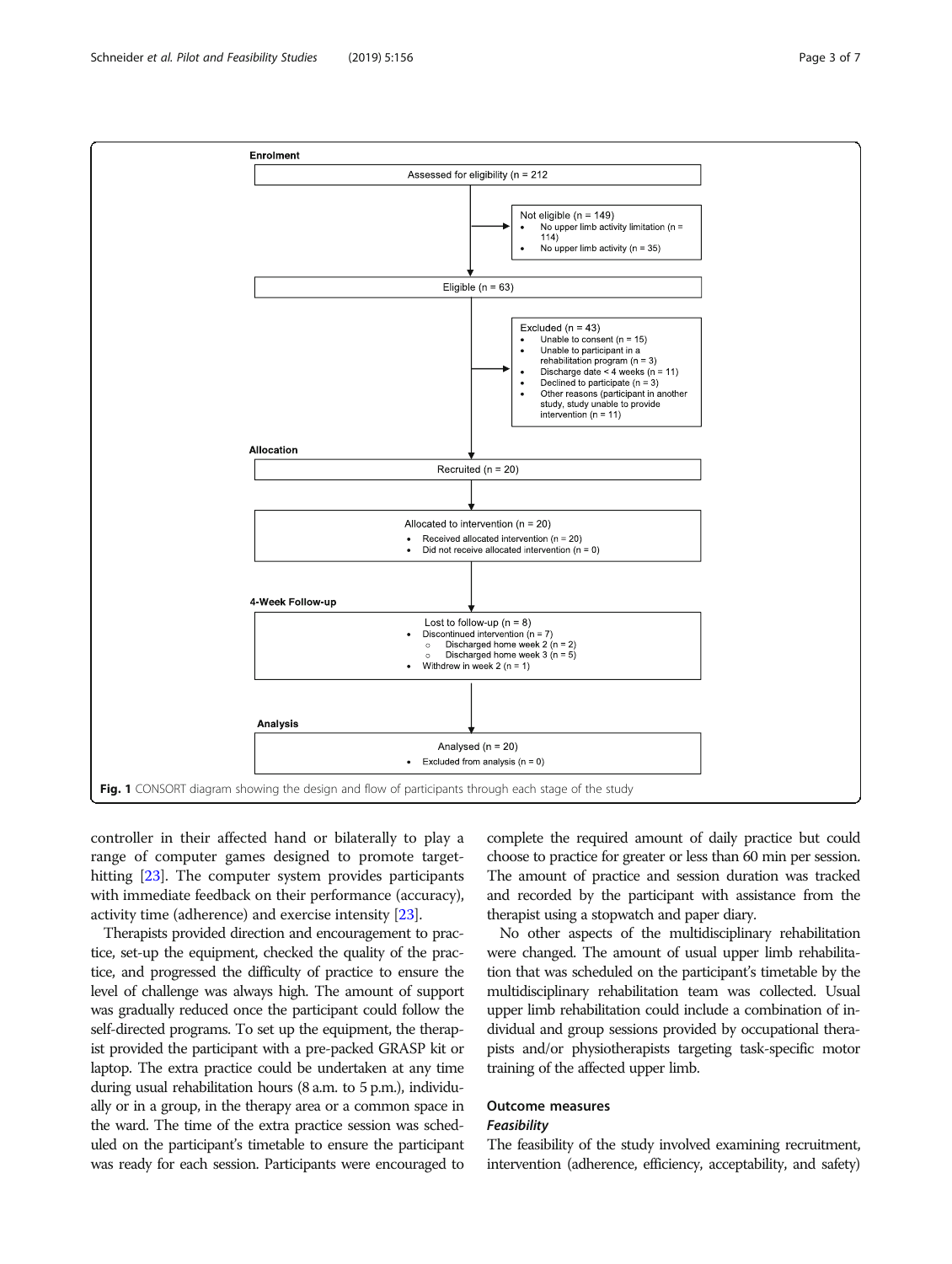and measurement. The feasibility of recruitment was determined by calculating the proportion of enrolled patients from the population who were screened for eligibility. Feasibility of the intervention was determined by examining adherence (the number of sessions attended as a proportion of the number of possible sessions), efficiency (the amount of practice as a proportion of total minutes), acceptability (participants yes/no responses to 5 statements about the training and rating of their acceptability from 0 to 5, Table [2](#page-4-0)), and safety (the number of adverse events such as fatigue, illness, muscle soreness, or injuries as a proportion of the number of sessions attended). If required, an interpreter or nonverbal communication assisted the participant. The feasibility of measurement involved examining how many participants could be measured for all outcomes.

#### Clinical

Clinical outcomes were upper limb activity and grip strength. Upper limb activity was measured using the Box and Block Test (number of blocks) and the Nine-Hole Peg Test (s). Grip strength (kg) was measured using dynamometry. The Box and Block Test is a timed test of the ability to grasp and release. The instructions for the test were standardized according to Mathiowetz et al. [[27](#page-6-0)]. Participants were asked to pick up and move one block at a time over a barrier to the other side of the box as quickly as possible. The ability to grasp and release was transferred to a rate of performance by dividing the number of blocks moved by 60 s (number of blocks/s).

The Nine-Hole Peg Test is a timed test of the ability to grasp, manipulate and place small objects with one hand. The instructions for the test were modified to incorporate additional stopping points [\[33](#page-6-0), [34\]](#page-6-0). Participants were asked to pick up the 9 pegs one at a time and place them in the holes until all nine holes were filled; then remove the 9 pegs one at a time and return them to the tray. The participants were told not to continue the test if they had placed zero pegs into the holes at 60 s [\[33\]](#page-6-0). The participants were told not to continue the test if they had not completed the test (placed and removed all 9 pegs) in 120 s [\[34\]](#page-6-0). The number of pegs moved was quantified as 0–18 pegs; either 0–9 pegs placed into the holes or 10–18 pegs returned to the tray. The score was then transferred to a rate of performance by dividing the number of pegs moved by the number of seconds to complete or stop the test (pegs/s).

Dynamometry of maximum voluntary contraction of grip measures the strength of muscles in the forearm and hand. The instructions for the test were standardized according to Horowitz [[35](#page-6-0)]. Grip strength was quantified by the number of kilograms achieved. If the participant could register some strength but not enough to reach the first increment on the dynamometer (at 2 kg), the score was recorded as 1 kg.

#### Sample size

Due to the nature of a feasibility study, a formal sample size calculation was not performed [\[36\]](#page-6-0). We aimed to recruit 20 participants as this was considered an adequate number to assess the feasibility [\[37\]](#page-6-0).

#### Data analysis

For participant characteristics and feasibility outcomes, descriptive statistics are presented as mean (SD) or number (%). For clinical outcomes, paired between-time differences (week 4 minus week 0) are presented as mean difference (95% CI). When a participant was discharged home or from the study before week 4, a measure was taken at this time.

#### Results

#### Characteristics of participants

Twenty participants aged 63 (SD 17) years, of which 11 (55%) were men, participated in the study. Characteristics of participants are presented in Table [1](#page-4-0). Usual upper limb rehabilitation was scheduled for a mean of 37 (SD 26) min per day with 4 (20%) participants scheduled to receive no upper limb rehabilitation.

#### Feasibility

#### Recruitment

Over an 11-month period, 212 people were screened, 42 (20%) were eligible, and 20 (9%) were enrolled. In terms of retention, at week 4, 7 (35%) participants had already been discharged home and one (5%) had withdrawn (coenrolled in another study and reported fatigue). Participants completed the extra upper limb practice program for a mean of 3 (SD 1) weeks. The flow of participants through the study is presented in Fig. [1](#page-2-0).

#### Intervention

Removing the 77 sessions missed due to early discharge of seven participants from the study, there were a possible 403 sessions. Adherence to the intervention was 85% (i.e., 342 out of a possible 403 sessions). Forty-five (11%) sessions were missed because of non-attendance (illness, fatigue, visitors); and 15 (4%) sessions were missed because the participant withdrew. Efficiency of the intervention was 95%; i.e., participants completed 324 h of practice during a total of 342 h. Participants undertook a mean of 57 (SD 9) min of extra upper limb practice during a mean session of 73 (SD 10) min. Acceptability of the intervention is presented in Table [2](#page-4-0). Overall, the participants were satisfied (4.8 out of 5.0) with their extra practice. In terms of safety, the incidence of fatigue, illness, or muscle soreness during the 342 intervention sessions was 40 (12%); 32  $(9%)$  reports of fatigue; 4 (1%) reports of illness; 4 (1%) reports of localized muscle soreness in the affected arm.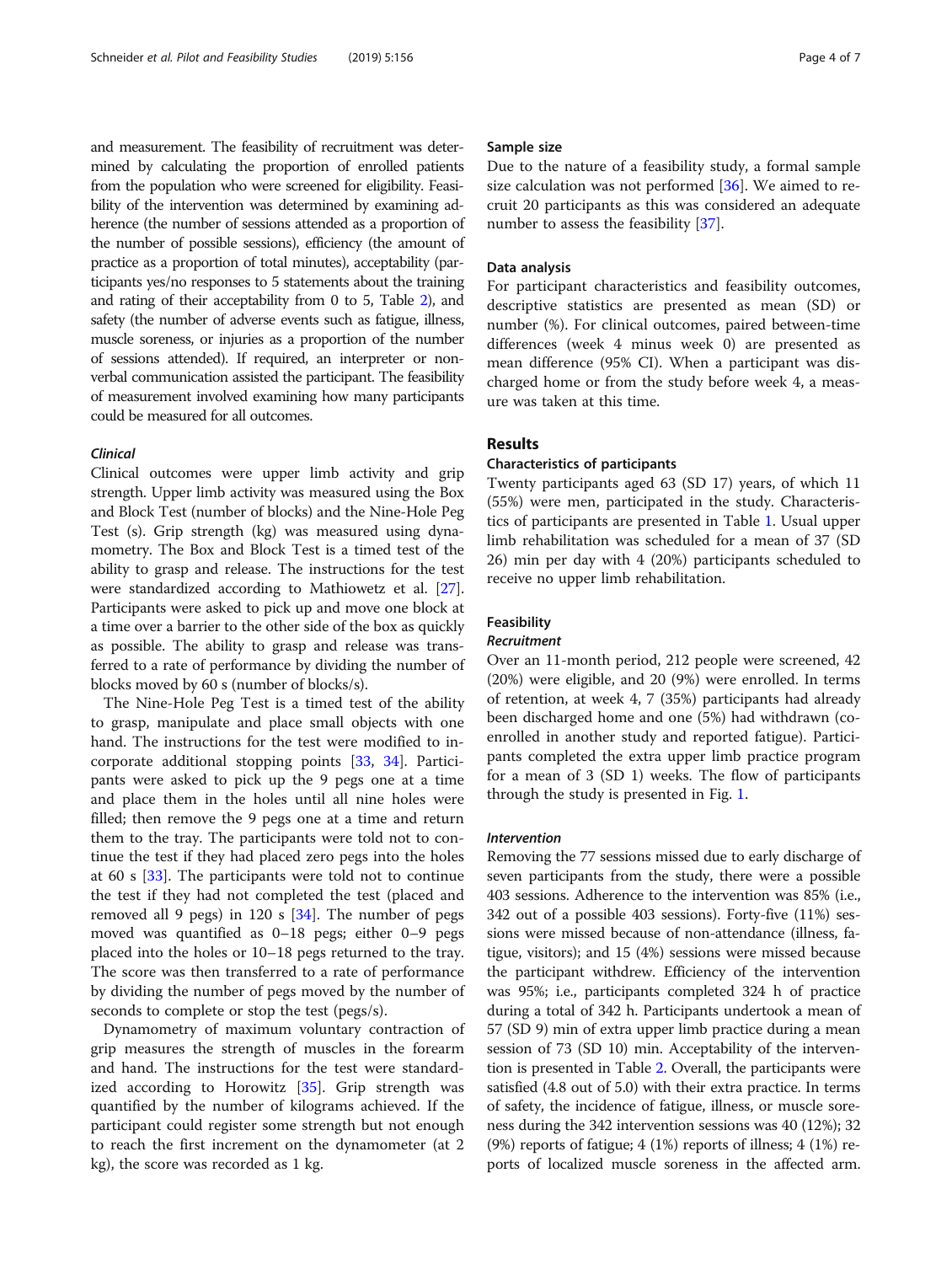#### <span id="page-4-0"></span>Table 1 Baseline characteristics of participants

| Characteristic                                                        | $(n = 20)$ |
|-----------------------------------------------------------------------|------------|
| Age (year), mean (SD)                                                 | 63 (17)    |
| Sex, n male (%)                                                       | 11(55)     |
| Time since stroke (day), mean (SD)                                    | 38 (87)    |
| Side of hemiplegia, n right (%)                                       | 12(60)     |
| Living situation, $n$ lives alone $(\%)$                              | 9(45)      |
| Education, n attended university (%)                                  | 9(45)      |
| Cognition (MMSE, 0-30), mean (SD)                                     | 28(2)      |
| Neglect (Albert's Line Cancelation Test), n (%)                       | 2(10)      |
| Loss of light touch sensation, $n$ (%)                                |            |
| None                                                                  | 18 (90)    |
| Some                                                                  | 2(10)      |
| Complete                                                              | 0(0)       |
| Spasticity (Tardieu Scale Quality of Muscle Reaction, 0-5), mean (SD) |            |
| Wrist flexors                                                         | 0.15(0.38) |
| <b>Biceps</b>                                                         | 0.2(0.51)  |
| Contracture upper limb, n (%)                                         | 3(15)      |
| Complexity of rehabilitation needs (RCS, 0-20), mean (SD)             | 12(2)      |
| Grasps unaided, n (%)                                                 | 10(50)     |
| Walks unaided, n (%)                                                  | 2(10)      |

MMSE Mini-Mental Status Exam, RCS Rehabilitation Complexity Scale-Extended

There were no injuries or serious adverse events (study related or otherwise).

#### Measurement

Clinical outcomes were collected from all 20 (100%) participants at week 4 or prior to discharge home or withdrawal.

#### Clinical

The group clinical outcomes are presented in Table [3](#page-5-0). There was a mean 0.29 blocks/s (95% CI 0.19 to 0.39) increase on the Box and Block Test from baseline to end of intervention. There was a mean 0.20 pegs/s (95% CI 0.10 to 0.30) increase on the Nine-Hole Peg Test from

Table 2 Acceptability of the extra rehabilitation

baseline to end of intervention. There was a mean 4.4 kg (95% CI 2.9 to 5.9) increase in grip strength from baseline to end of intervention.

#### **Discussion**

This study demonstrates that it appears feasible for people who are undergoing inpatient rehabilitation and have some movement in the upper limb after stroke to undertake an extra hour of upper limb practice, 6 days per week until discharge or for up to 4 weeks. Participants attended the majority of sessions, practiced for the majority of session duration, rated the acceptability of the intervention as high, and reported a low number of adverse events during the extra upper limb practice. The change observed in the clinical outcomes suggests a promising improvement in upper limb activity and grip strength above what might normally be expected [[39](#page-6-0)]. For example, it has been suggested that time alone accounts for 16% improvement in impairments over 6–10 weeks [[39](#page-6-0)] compared with our 42% improvement in grip strength and 100% improvement in upper limb activity over 4 weeks.

This study provided evidence that extra practice was feasible; however, this was not provided within the usual resources provided within the inpatient rehabilitation unit. The participants were often unavailable during usual working hours, either completing usual daily activities (shower, dress, eat), engaged in usual rehabilitation, resting, or with family/visitors. Therefore, the extra upper limb practice was often undertaken after usual rehabilitation and before dinner (4.30–5.30 p.m.) and within the common space in the ward to reduce transportation and where nursing staff could ensure the safety of the participants during self-directed practice. Seventy-two percent of the self-directed practice was undertaken in a group in the ward. We recommend that future trials designed to deliver extra upper limb practice to adults undergoing inpatient rehabilitation consider (i) using a group format and (ii) the timing of sessions.

Adults undergoing inpatient rehabilitation were able to undertake a mean of 57 min of extra upper limb

| Acceptability                                                                                                                  | $(n = 20)$ |
|--------------------------------------------------------------------------------------------------------------------------------|------------|
| Would you recommend this program to a friend who had suffered a<br>stroke and couldn't move their arm normally, number yes (%) | 19 (95)    |
| On average, was the program, number yes (%):                                                                                   |            |
| Too much practice/exercise for your arm and hand?                                                                              | 1(5)       |
| Too little practice/exercise for your arm and hand?                                                                            | 1(5)       |
| Just enough practice/exercise for your arm and hand?                                                                           | 18 (90)    |
| Did the practice make you tired, number yes (%)                                                                                | 8(40)      |
| Did the practice make you so tired that you wanted to stop, number yes (%)                                                     | 3(15)      |
| How satisfied are you with the extra practice you received $(0-5^*)$ , mean $(SD)$                                             | 4.8(0.5)   |

\*Where 0 is 'strongly not satisfied at all' and 5 is 'very satisfied'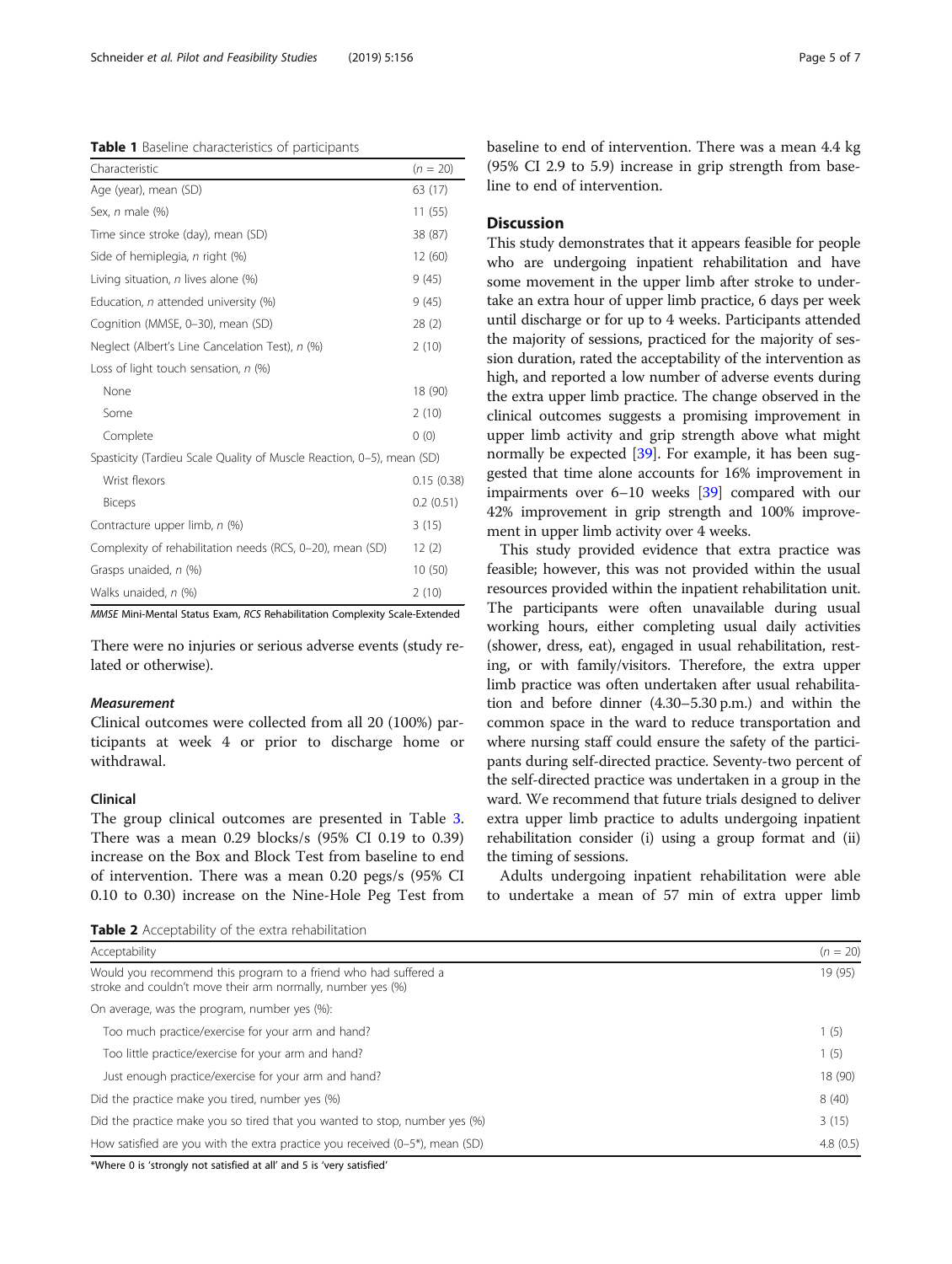| Clinical outcome              | Reference  | Times      |            |                       |
|-------------------------------|------------|------------|------------|-----------------------|
|                               | value      | Week 0     | Week 4     | Week 4 minus Week 0   |
| Box and Block Test (blocks/s) | $1.3$ [27] | 0.29(0.25) | 0.58(0.33) | $0.29$ (0.19 to 0.39) |
| Nine-Hole Peg Test (pegs/s)   | $1.0$ [34] | 0.18(0.20) | 0.37(0.33) | $0.20$ (0.10 to 0.30) |
| Grip strength (kg)            | 32 [38]    | 12(11)     | 17(11)     | $4(3 \text{ to } 6)$  |

<span id="page-5-0"></span>Table 3 Mean (SD) for clinical outcomes at each time, mean (95% CI) difference between times and reference values for healthy adults

practice during a mean session of 73 min, on top of a mean of 37 min of usual upper limb rehabilitation per day. These results are comparable to the findings of the Schneider et al. [\[10](#page-6-0)] systematic review; 37 min of usual upper limb rehabilitation per day and an extra 73 min of extra upper limb rehabilitation per day. This equates to a 200% increase in the amount of usual rehabilitation, only slightly less than the suggested 240% increase [\[10\]](#page-6-0). Furthermore, reports of fatigue, illness, or muscle soreness was low (12%) and consistent with other studies in similar settings for adults after stroke [\[40,](#page-6-0) [41](#page-6-0)].

There are limitations to this study. First, the use of one AbleX device limited the number of adults who could complete the extra upper limb practice program at one time and in some circumstances, recruitment was stopped to ensure delivery of the intervention. While the enrollment of 48% of the eligible participants is comparable to other studies [\[42\]](#page-6-0), access to more than one AbleX program, or use of the GRASP program alone, may improve the recruitment of future studies. Second, the high rate of early discharge; participants completed the extra upper limb practice program for a mean of 3 weeks, delivered over a mean of 20 sessions. This suggests that future trials either need to continue the program after discharge or reduce the duration from 4 to 3 weeks. Third, while the clinical outcomes suggest a promising improvement in upper limb activity and grip strength, it must be noted that all participants had some movement at the time of recruitment, which suggests they were capable of recovery due to having had an intact corticospinal tract [\[43\]](#page-6-0). Fourth, the use of assessors who were aware of the study aims may have led to bias estimates of clinical outcomes.

#### Conclusion

It appears feasible for adults who are undergoing inpatient rehabilitation and have some upper limb movement after stroke to undertake an extra 1 h of upper limb practice, 6 days per week until discharge or for up to 4 weeks. The extra upper limb practice program was feasible when delivered outside usual therapy time and in a group in the common space of the ward. Clinical outcomes suggest a promising improvement in upper limb activity and grip strength. Further investigation is warranted and this study provides useful information for the design of a phase II randomized trial.

#### Acknowledgements

Not applicable.

#### Authors' contributions

All authors contributed to the conception and design of the study. EJS led the study and drafted the manuscript. All authors analysed and interpreted the data for the study, and revised the manuscript for intellectual content. All authors approved the final manuscript and are accountable for all aspects of the work.

#### Funding

NAL is supported by a Future Leaders Fellowship (Award ID: 102055) from the National Heart Foundation of Australia. EJS received a Caulfield Hospital Research Publication Grant from Alfred Health.

#### Availability of data and materials

The datasets used and/analyzed during the current study are available from the corresponding author on reasonable request.

#### Ethics approval and consent to participate

This study was conducted in accordance with Alfred Health ethics committee as well as La Trobe University human ethics committee that gave approval (ethics number 94/15). All participants gave written informed consent before data collection began.

#### Consent for publication

Not applicable.

#### Competing interests

The authors declare that they have no competing interest.

#### Author details

<sup>1</sup>School of Allied Health (Occupational Therapy), College of Science, Health and Engineering, La Trobe University, Plenty Road and Kingsbury Drive, Melbourne, Victoria 3086, Australia. <sup>2</sup>Occupational Therapy Department Alfred Health, 55 Commercial Road, Melbourne, Victoria 3004, Australia. <sup>3</sup>Discipline of Physiotherapy, Faculty of Health Sciences, The University of Sydney, 75 East Street, Lidcombe, New South Wales 2141, Australia. 4 Department of Neuroscience, Central Clinical School, Monash University, 99 Commercial Road, Melbourne, Victoria 3004, Australia.

#### Received: 13 May 2019 Accepted: 14 November 2019 Published online: 30 December 2019

#### References

- Australian Institute of Health and Welfare. Stroke and its management in Australia: an update. In: Australian Government Department of Health, editor. Cardiovascular disease series 37. Canberra: Australian Institute of Health and Welfare; 2013.
- 2. Geyh S, Cieza A, Schouten J, Dickson H, Frommelt P, Omar Z, et al. ICF Core Sets for stroke. J Rehabil Med. 2004;(44 Suppl):135–41.
- 3. Carr JH, Shepherd RB. Neurological rehabilitation: optimising motor performance. Oxford: Butterworth- Heinemann; 2003.
- 4. Lohse KR, Lang CE, Boyd LA. Is more better? Using metadata to explore doseresponse relationships in stroke rehabilitation. Stroke. 2014;45(7):2053–8.
- 5. Stroke Foundation. Clinical guidelines for stroke management. Australia 2010. Available from: [https://informme.org.au/guidelines/clinical-guidelines](https://informme.org.au/guidelines/clinical-guidelines-for-stroke-management-2010)[for-stroke-management-2010.](https://informme.org.au/guidelines/clinical-guidelines-for-stroke-management-2010)